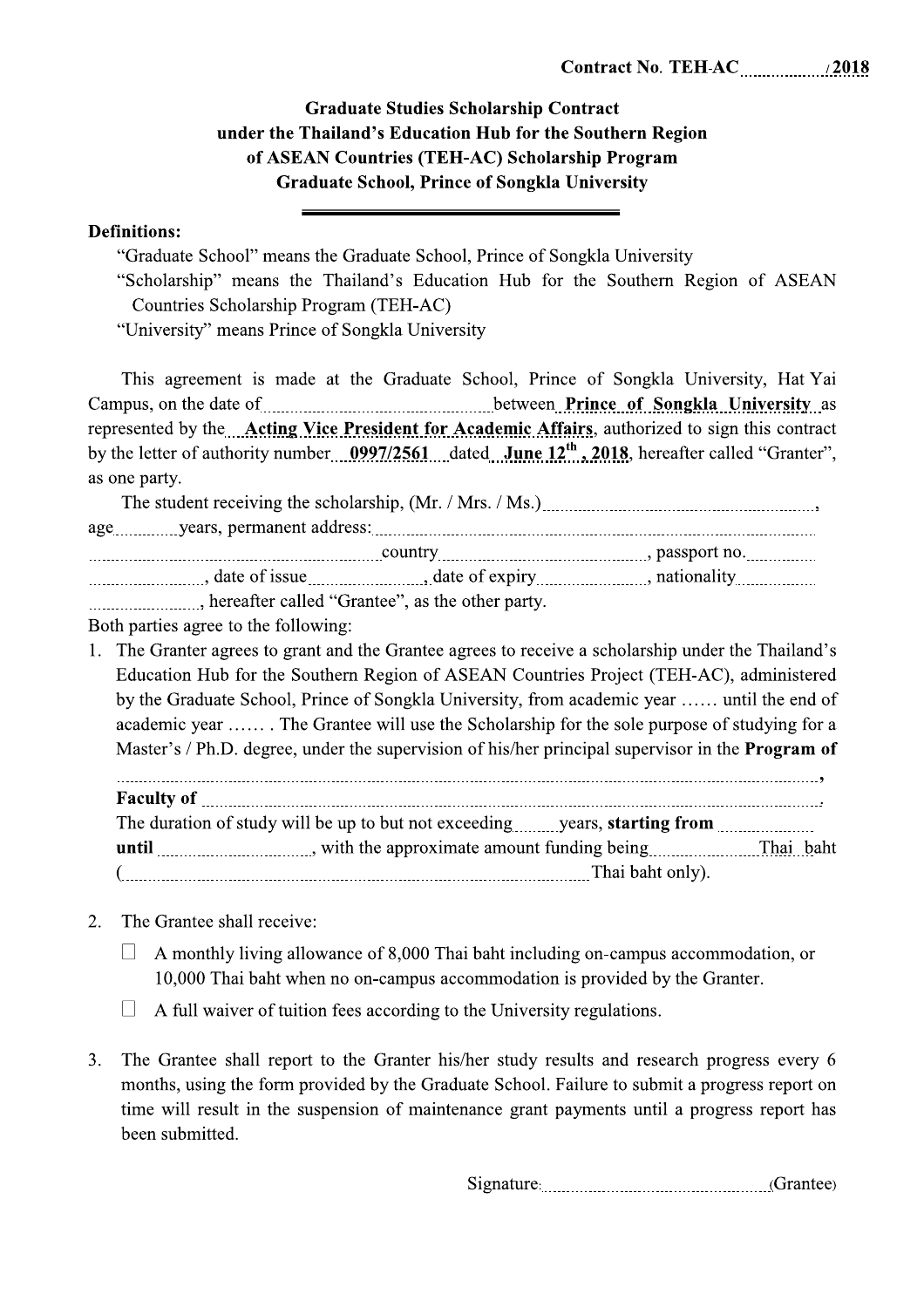4. The Grantee shall publish the results of his/her thesis research in reputable, peer-reviewed journals indexed in the Web of Science Core Collection Database (www.webofknowledge.com). Required publications:

 $\overline{2}$ 

- $\Box$  Doctor of Philosophy (Ph.D.): two publications
- $\Box$  Master's Degree: one publication.

The publications should include the following or equivalent acknowledgment: "This work was supported by the 'Thailand's Education Hub for the Southern Region of ASEAN Countries' (TEH-AC) Scholarship from Prince of Songkla University."

A copy of the thesis submission certificate together with documents providing evidence of the publications need to be submitted to the Granter within 2 months after the completion of the Master or Ph.D. study. The documents shall be in the form of reprint(s) of the published  $article(s)$  or letter(s) of acceptance confirming future publication of the article(s) by the publisher(s). If the Grantee fails to submit the aforementioned documents within the prescribed period, he/she will not be issued a graduation certificate from the University.

- 5. The Grantee agrees that the Granter has the right to terminate the contract and stop the Scholarship immediately, without the Grantee having any recourse to compensation, in the following cases:
	- 5.1. The Grantee ceases to conduct their studies or research without acceptable reasons.
	- 5.2. The Grantee breaches any part of this contract.
	- 5.3. The Grantee fails to submit study result reports or research progress reports as scheduled, and without providing an explanation to the Granter.
	- 5.4. The results of the study and/or the progress of the research study do not meet the evaluation criteria of the Granter
	- 5.5. The Grantee is found to have committed plagiarism or any other kind of fraud in the conduct of their studies and/or research.

For the termination of the contract according to Clause 5 above, the Granter shall inform the Grantee in writing, complete with the causes of the termination. The Granter reserves the right to demand repayment of the Scholarship which has already been paid to or on behalf of the grantee.

- 6. The Grantee agrees that the Granter has full authority to cease the scholarship or parts of the scholarship, without the Grantee having any recourse to compensation, in case that the funding for the Scholarship becomes insufficient and/or the other situations, depending on the discretion of the Granter.
- 7. Intellectual property rights to the outcome of the thesis research project stated in this contract shall belong to the Granter. Benefits which are derived from commercializing the results of the thesis research project shall be allocated to the involved parties using related rules and regulations on intellectual property as announced by the University.
- The Grantee shall not apply for or receive other maintenance and/or tuition fee grants for the 8. scholarship period stated in this contract, unless approved by the Granter in writing.

Signature: Crantee)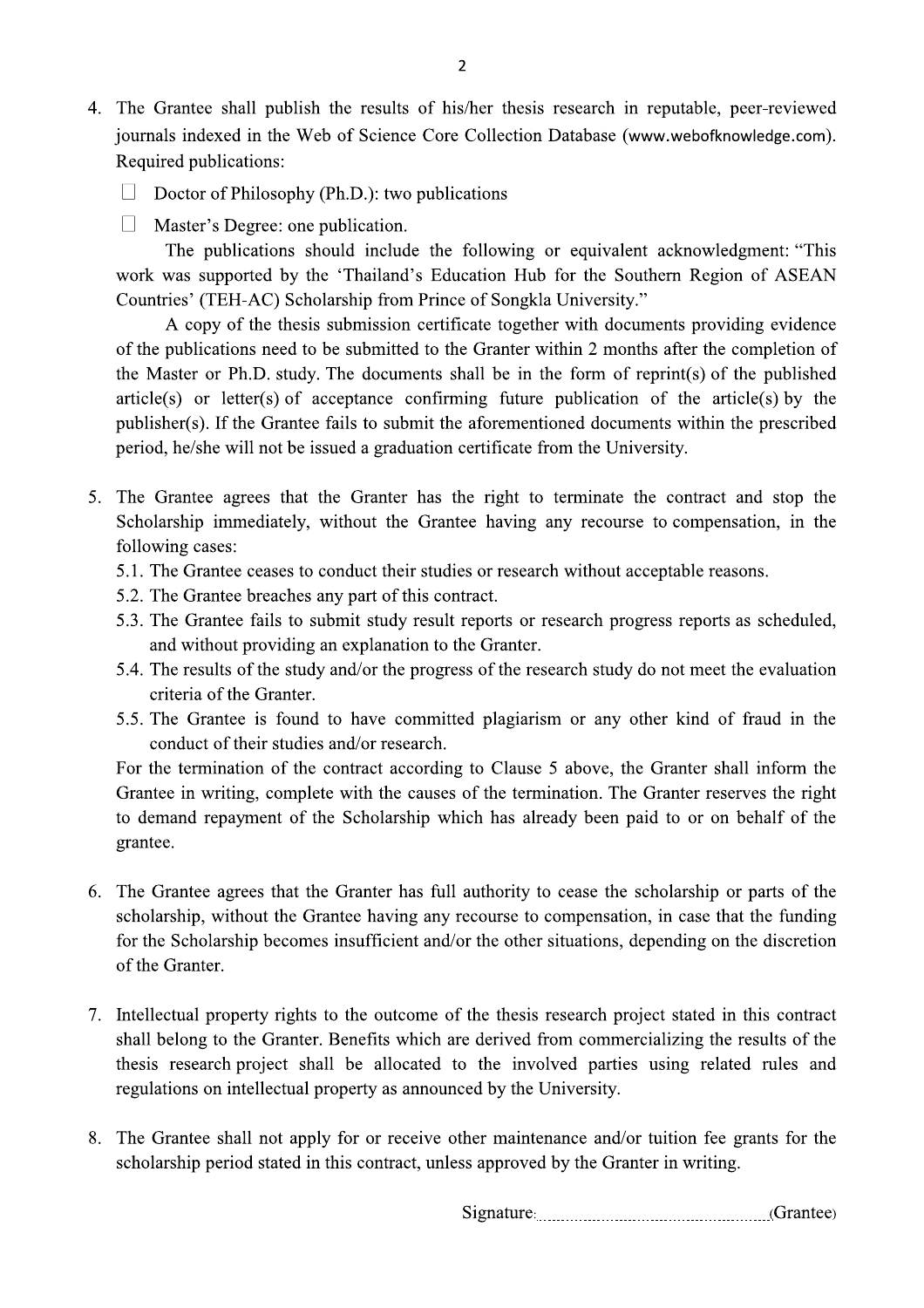- 9. The Grantee cannot change the program of study and continue receiving the scholarship. Only in exceptional circumstances, and where it occurs during the first year of study, will the Granter consider a request for a change of program of study on a case-by-case basis.
- 10. The Grantee shall study and carry out the research as stated in the contract with all his/her capacity and perseverance to fulfill the objectives of the scholarship. Should there be any obstacles to the completion of, or any intention to cease or terminate the research study, the principal supervisor and the Grantee shall immediately inform the Granter, and the ceasing or termination of the research study shall have to be approved by the Granter. If the Grantee ceases or terminates the research study and/or has lost the student status without due reason and approval by the Granter, the Grantee agrees to repay the Scholarship which has already been paid to or on behalf of the grantee.
- 11. TEH-AC scholars in receipt of a comprehensive grant including the monthly living allowance are expected to play an active part in academic, research, and social activities organized by their faculty, the Graduate School, and the International Students Association (PSU-ISA).
- 12. Documents attached, as well as documents which may be attached at a future date, shall be taken as part of this contract. Should there be any clause in the attached documents which contradicts the contract, the clause in this contract shall be enforced, unless both Granter and Grantee consent to the change. In a case where the clauses in the attached documents contradict themselves, the decision of the Granter shall prevail.
- 13. This contract only covers the requirements pertaining to the award of this scholarship. Students also need to strictly follow the general University regulations and any specific regulations at faculty and program level in order to successfully complete their degree program.

This contract is made in two copies with identical statements. The two parties have thoroughly read and understood the contract and the attached document; hence, signed their names in the presence of undersigned witnesses. The Granter and the Grantee each take hold of one copy.

|                                                                                          | Granter |  |  |
|------------------------------------------------------------------------------------------|---------|--|--|
| (Assoc. Prof. Dr. Chutamas Satasook)                                                     |         |  |  |
| <b>Acting Vice President for Academic Affairs</b>                                        |         |  |  |
| Acting for the President of the Prince of Songkla University                             |         |  |  |
|                                                                                          |         |  |  |
|                                                                                          |         |  |  |
| $(\ldots,\ldots,\ldots,\ldots,\ldots,\ldots,\ldots,\ldots,\ldots,\ldots,\ldots,\ldots))$ |         |  |  |
|                                                                                          |         |  |  |
|                                                                                          |         |  |  |
|                                                                                          |         |  |  |
| (Assoc.Prof.Dr.Urai Hatthakit)                                                           |         |  |  |
| Associate Dean for Student Affairs and International Relations                           |         |  |  |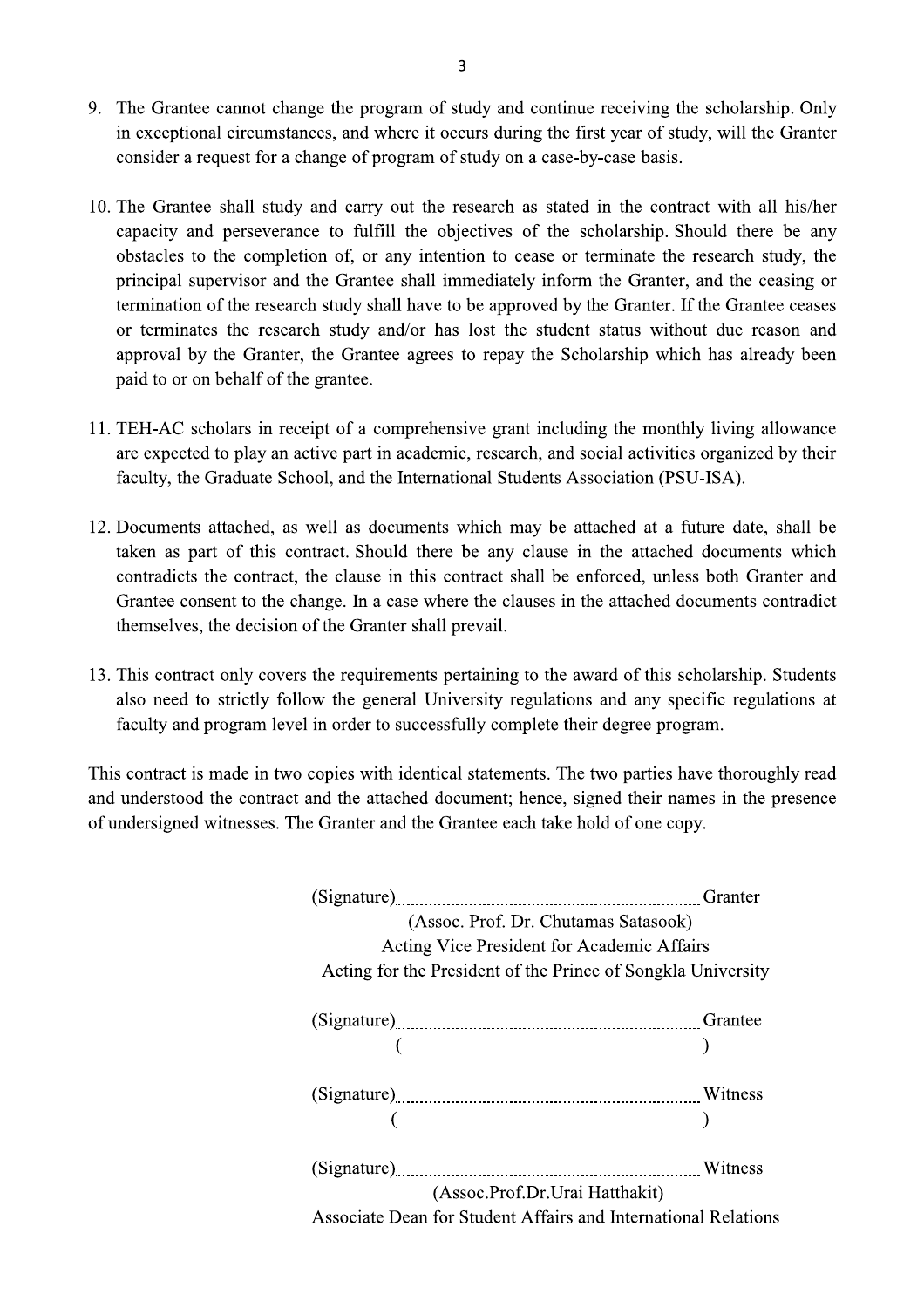## Progress Report for Thailand's Education Hub (TEH-AC) Grant Recipients

| Part 1: Report by the Grantee                                                           |              |           |       |  |  |
|-----------------------------------------------------------------------------------------|--------------|-----------|-------|--|--|
|                                                                                         |              |           |       |  |  |
| Report No Period: from Communication and Communication and Communication and Report No. |              |           |       |  |  |
|                                                                                         |              |           |       |  |  |
| Degree   Master   Ph.D.                                                                 |              |           |       |  |  |
| Program                                                                                 |              |           |       |  |  |
|                                                                                         |              |           |       |  |  |
| 1. Study results in Semester Materian Academic year (Please attach the study results)   |              |           |       |  |  |
| Course code                                                                             | Course title | Credit(s) | Grade |  |  |
|                                                                                         |              |           |       |  |  |
|                                                                                         |              |           |       |  |  |
|                                                                                         |              |           |       |  |  |
|                                                                                         |              |           |       |  |  |
| 2. Explanation (if any)                                                                 |              |           |       |  |  |
|                                                                                         |              |           |       |  |  |
|                                                                                         |              |           |       |  |  |
| 3. Qualifying examination (for Ph.D.) (please attach the results)                       |              |           |       |  |  |
| Not taken                                                                               |              |           |       |  |  |
| Not passed                                                                              |              |           |       |  |  |
|                                                                                         |              |           |       |  |  |
| 4. Thesis proposal examination (please attach the results)                              |              |           |       |  |  |
| Not done                                                                                |              |           |       |  |  |
| Not passed                                                                              |              |           |       |  |  |
|                                                                                         |              |           |       |  |  |
| 5. Thesis examination                                                                   |              |           |       |  |  |
| Not done                                                                                |              |           |       |  |  |
| Not passed                                                                              |              |           |       |  |  |
|                                                                                         |              |           |       |  |  |
| 6. Publication of research results (please attach the results)                          |              |           |       |  |  |
| Not done                                                                                |              |           |       |  |  |
| In preparation                                                                          |              |           |       |  |  |
| In review                                                                               |              |           |       |  |  |
| Accepted<br>Published                                                                   |              |           |       |  |  |
|                                                                                         |              |           |       |  |  |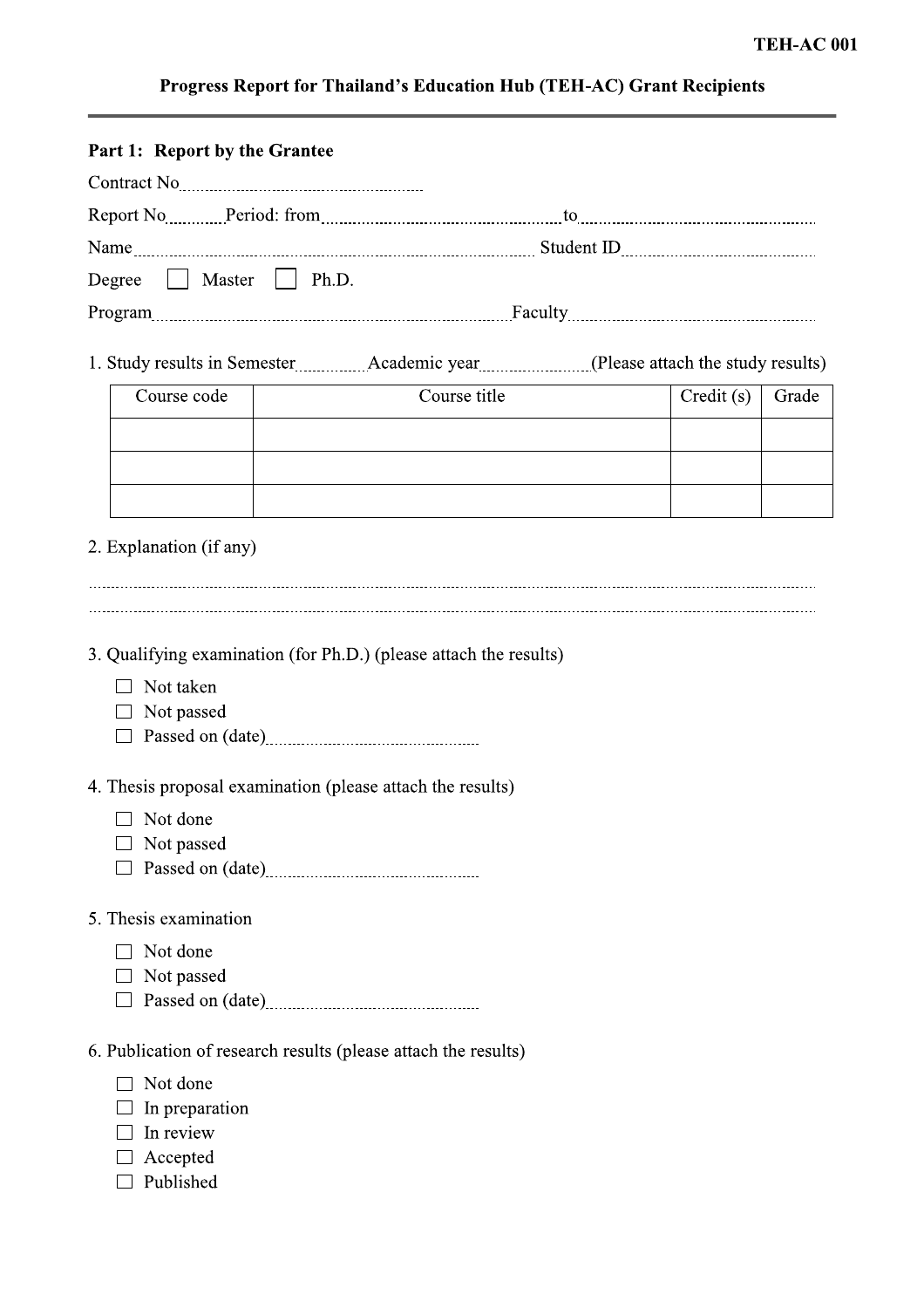| (Signature) |  | Supervisor |  |
|-------------|--|------------|--|
|             |  |            |  |
| Date:       |  |            |  |